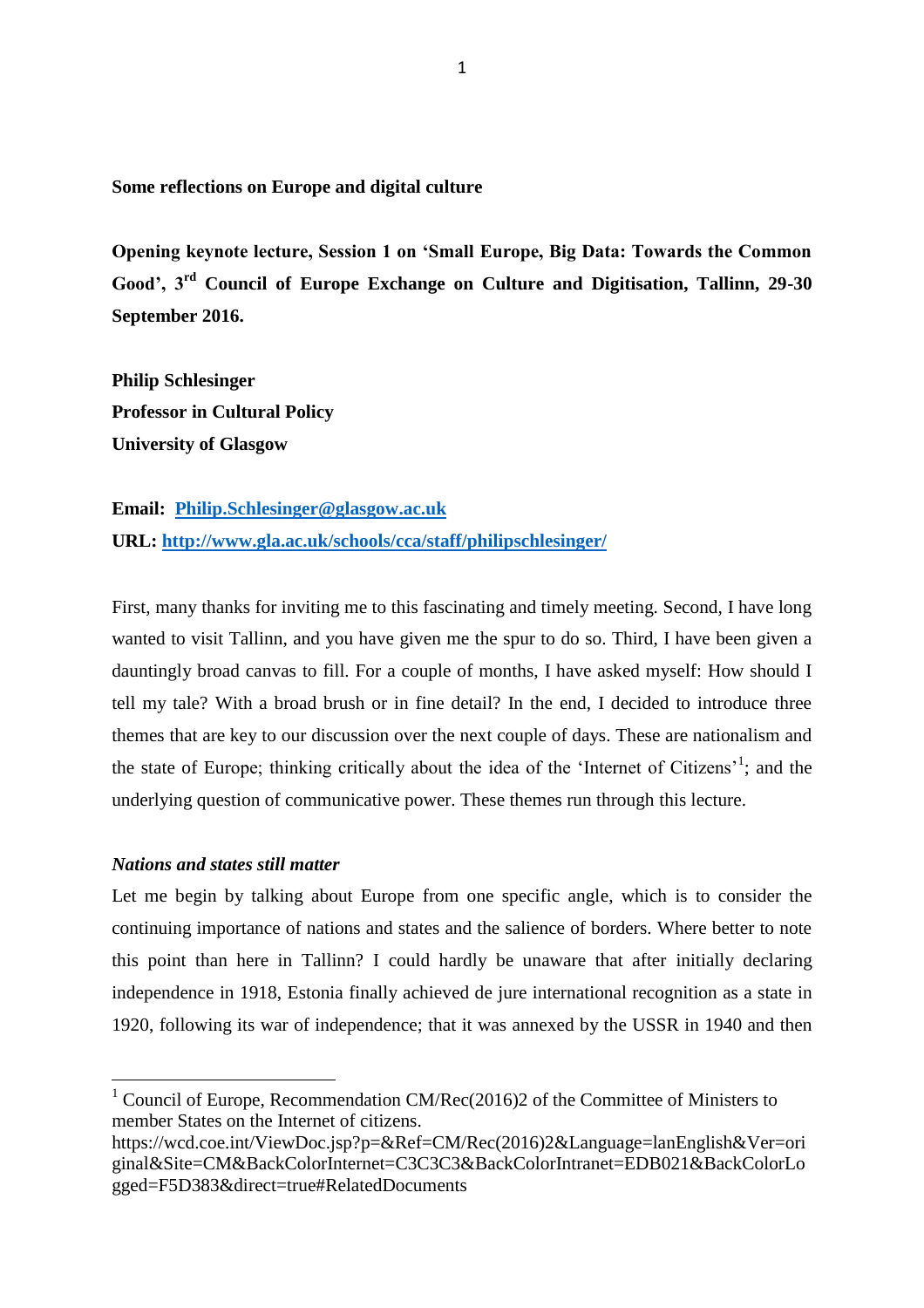under Nazi occupation from 1941, being reoccupied by the Soviet Union in 1944. Inside the Soviet Union, Estonia became a Soviet Socialist Republic. When the USSR collapsed, Estonia formally regained independence in 1991, and then in 2004, it joined the European Union and NATO.

It is a European story that is both singular and typical. Like other countries in the region, after being an independent state, Estonia became an unwilling part of the Soviet Union. It then opted to become a member state of the European union, which is not a itself state but a unique and presently unstable supranational political and economic formation.

I start with this example because the question of borders and statehood has preoccupied me greatly of late. My own recent political experience also provides a pertinent route into our discussion. This is not intended to be a narrow or unduly personal example because the point is to illustrate something general.

Since I accepted the invitation to speak, the UK has had a referendum on whether or not to stay inside the European Union – an event that has had continuing and ramifying consequences. The UK Parliament has been advised that a majority of British citizens voting in the EU referendum wish our member state to leave the European Union.

Although no formal process to leave has yet started, after the Brexit vote like many others I recognised that I would in future lose a valued dimension of my identity. European citizenship is a derived identity; it is a secondary not a primary legal affiliation; it is indirect and relates to a would-be polis; so it is not what political scientists call a 'thick' identity. But 'thin' though it may be, and heavily contested though it is, it does still matter to almost half of the UK's citizens, not least if like me you have grown up with it. It matters particularly if you accord an historical and normative significance to the idea of European citizenship as constituting a positive response to devastating conflicts that have occurred on the continent, not least in the past two centuries. Although we may dispute precisely in what ways 'Europeanness' is a cultural attribute and identity as well as recognising that Europe is a complex and contested cultural space, it is hard to deny that it actually is such a space. If Europe in this contestable sense did not exist, the Council of Europe would surely not have a mission. Of course, CoE Europe is a different form of affiliation for member states from that of EU Europe.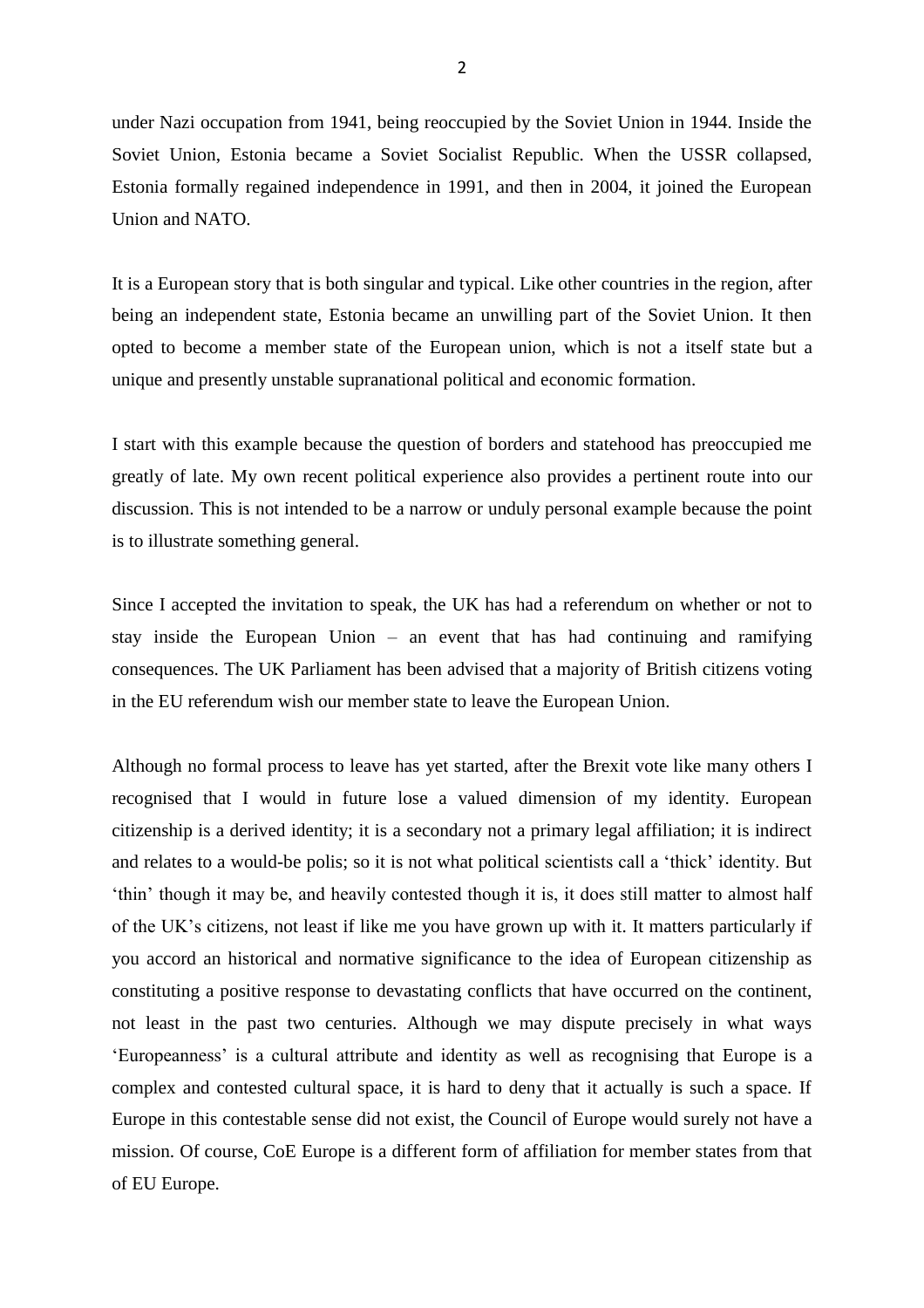After more than 43 years of belonging first to the EEC and then to the EU, the UK is set to leave. How that exit will occur, and precisely when, remain open questions. The British vote for Brexit has been widely welcomed in Europe by those who espouse anti-EU forms of nationalism. The action and reaction both point to a systemic crisis of great relevance for how we think of culture and diversity in Europe.

The UK's referendum revealed disaffection with political elites, the continuing significance of class differences, regional distinctiveness within the British state, and signally, resistance to EU migration sanctioned by the single market. Hostility to migrants and ethnic minorities trumped economics. Racist hate crimes and speech spiked after the referendum and while evidently declining in number are higher than before. The Brexit vote left the UK more unsure of its internal cohesion and its place in the wider world. Not usually named as such, it is a collective identity crisis. The impact on the European Union – and more widely on the UK's international relations – has still to be worked out. The contradictions of the EU project between the national and the supranational have been pushed centre stage and are at the heart of politics in member states.

But let me unwrap my package one layer more. Just over two years ago, I voted in another referendum: that on proposed Scottish independence from the United Kingdom. By a relatively narrow margin, Scots voted to remain in the UK, but the matter is not closed. So I also live in a nation in which, after 309 years of belonging to the Great British state, there is still active debate about whether or not to leave the United Kingdom and become an independent state, maybe within the EU.

To sum up: until 23 June 2016, like more than five million other members of the Scottish polity, my political identity was constituted by three separate levels: those of the Scottish nation, the British state, and the EU. Every aspect of this triad of relationships is now unresolved. This experience is certainly distinctive but it is far from untypical of other Europeans at this moment. Constitutional struggles, regional differences, border closures, growing international realignments – all of these are happening before our eyes across the continent. Trite though it may be to say it, we are on route to a reshaped political order.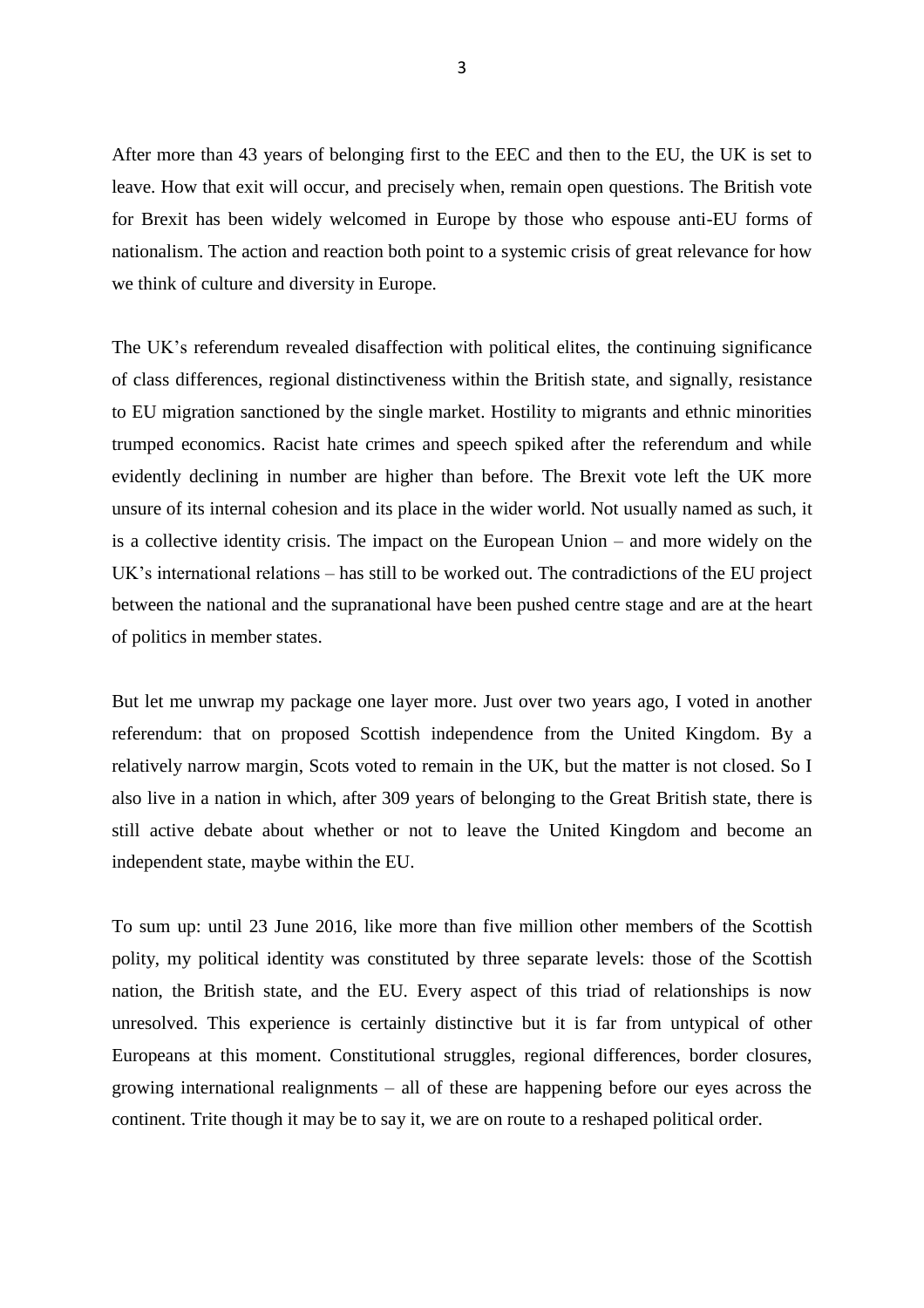The present reinforcement of defensive and exclusionary national sentiment in many states is highly relevant to any contemporary discussion of the role of digital culture. This is clearly so when we talk about processes of constructing national memories. Those who manage memories, or try to, are commonly faced with how to deal with competing views of what should count as a pertinent memory. It is increasingly obvious, too, that there are also implications for how we assess the respective roles of mainstream and social media in the increasingly complex construction of public spheres.

Fabrications employed during the Brexit campaign – most notably, that regarding the cost of the UK's belonging to the EU and how the money saved might be spent on the national health service – have underlined the present salience of what has been called 'post-truth politics'. This was described by *The Economist* (10 September 2016) as 'a reliance on assertions that "feel true" but have no basis in fact'. The 'post-truth' term was first coined during the climate change debate and concerned the denial of human effects on global warming. Mr Trump's US presidential campaign has been a noteworthy theatre for post-truth strategies. If expertise and evidence are discounted in democratic debate, that has direct consequences for how we think about political discourse and the future of public spheres as spaces for a common conversation in which it is actually possible to consider what might be a common good. It squarely relates to the production, circulation and uses of data, not least in respect of how data are interpreted through the everyday round of news reporting and analytical journalism. It concerns some of the uses of social media in often creating selfsustaining bubbles of like-minded exchange that produce enclosures, and also to how, at times, the aggregation of news through algorithms constitutes limiting agendas. Conspiracy theories, faked stories, and mere opinion being given truth value are all challenges to the possibility of a rational politics. Of course, rationality is an ideal that is not routinely realised in full but it is, nonetheless, an important aspiration.

The point is this. In principle, the flow of digital culture is boundaryless if the right hardware and software and rights regimes are in place, and there is unconstrained access for all to its production, distribution and consumption. However, like all culture, digital culture encounters political and economic boundaries. You do not have to have a Great Firewall *à la Chine* for cultural flows to be managed.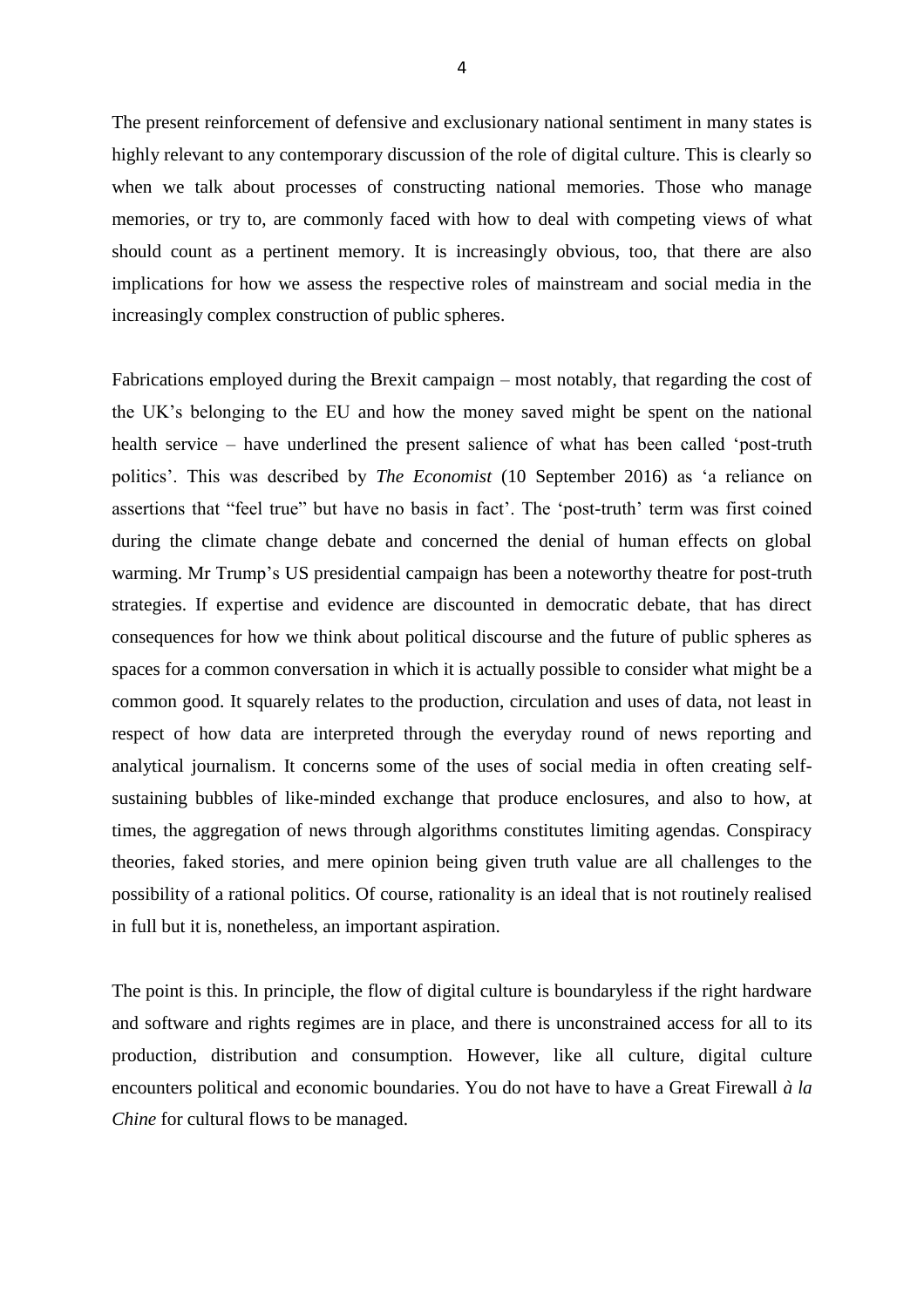With unconscious irony, one hopes, the UK government has taken up the Chinese term and announced that there will be a Great British Firewall. If China has given the world a model of censorious intervention through surveillance, court cases, take-downs and trolling, by contrast the UK has played the card of national security and consumer protection by aiming to block malware. If each case, the simple lesson is that cyberspace may often be limited by political space.

Estonia, by repute the most wired country in Europe, became a global laboratory for security analysts after the three-week cyber-attack of 2007. Reportedly, the immediate cause was the relocation of the Bronze Soldier of Tallinn (the Soviet War Memorial first erected in 1947). This in itself offers a case study of contested memory about the meaning of the Soviet presence in Estonia. The country's experience of cyber warfare subsequently led Estonia to seek the establishment of offshore 'data embassies' to back up its systems and sustain a functioning state in the event of another attack. One irony is that when Brexit finally occurs, the UK – to date a favoured potential 'embassy' location for Estonia – once outside the EU might not legally be able to store Estonian citizens' data.

Culture, then, is diversely negotiated. Spaces that are deeply salient for citizens and publics in terms of their identity, official memories that are underpinned by states, popular memories deriving from diverse experiences, as well as the very stability of cultural boundaries, may be put in question by wider forces, or by movements within given states that seek transformed boundaries. A focus on the politics of communications is simply unavoidable for our discussion.

## *The Internet of Citizens*

Let us turn to the Recommendation on the 'Internet of Citizens' adopted by the Council of Europe's Committee of Ministers in February 2016. This has set the agenda for our conference and I would like to take it seriously, knowing that all such Recommendations are the product of committee-driven compromises. That said, if they are to be workable, Recommendations have to have a certain coherence and feasibility.

The Internet of Citizens, the IoC, has been described by the Council of Europe as a 'people centered approach to the Internet, in particular to empower anyone who uses and relies upon it for their everyday activities. The term citizens is used … in a general sense, meaning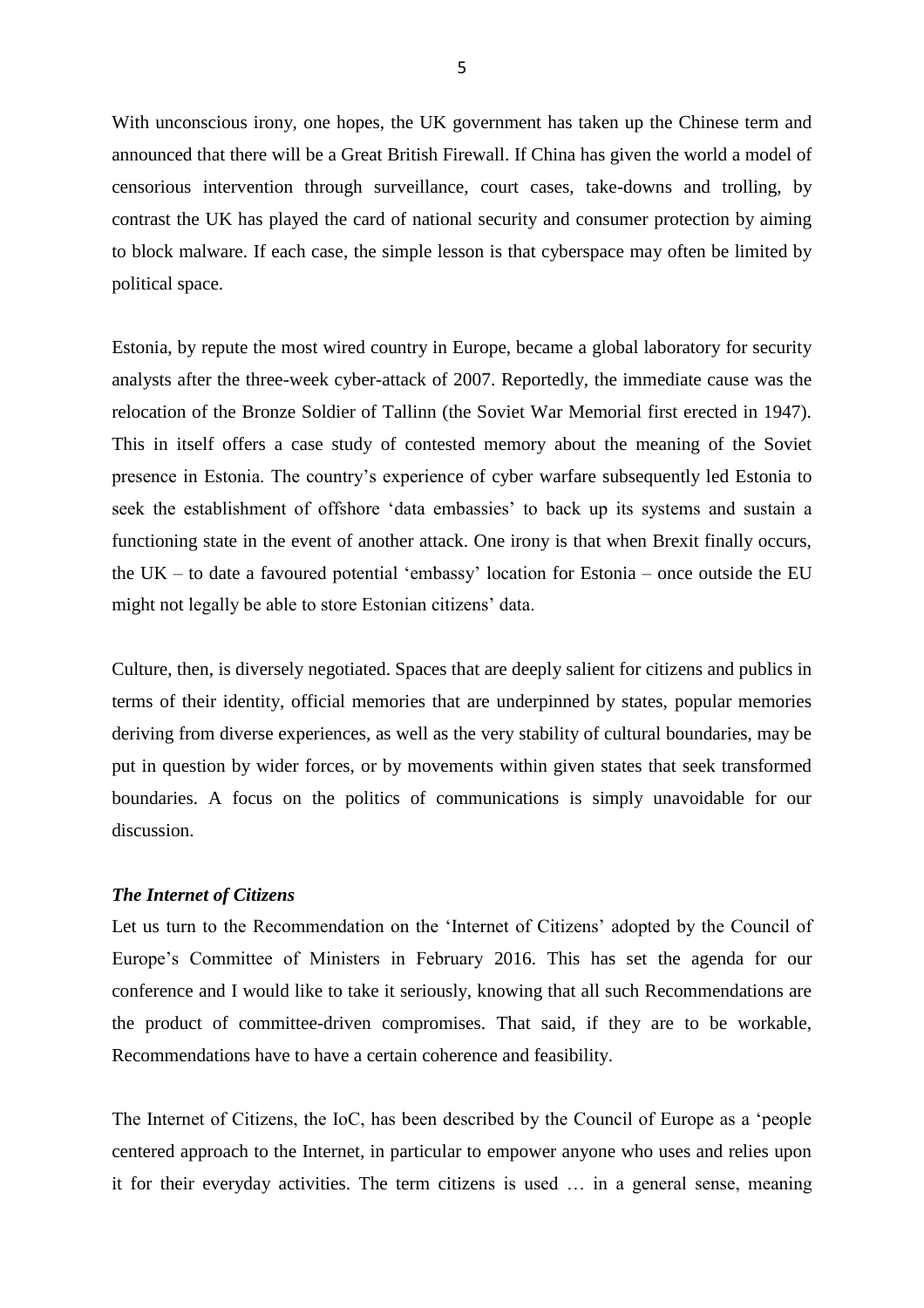people or persons, and not in any legal sense'. The Recommendation refers to citizens as 'aware of their rights and responsibilities'. The IoC idea followed on from discussion at the Baku Platform Exchange in 2014 and has become a taken-for-granted term in the Council of Europe.

One immediate observation is that if you strip away the *legal* status of citizenship and replace it with that of 'people' or a 'person', you are redefining political and civic agency in a particular kind of way. It is not '*a* people' that is talked about in the Recommendation. Had that been used, it might have been one way of referring to a nation or an ethnic group which may, or may not, have a state.

Conventionally, talk of citizenship positions us in relation to the state in which we reside or in which we ordinarily have rights of residence. Or, as in the case of the European Union, we may think of *European* citizenship as conferred by way of an individual's citizenship of an existing member state. Citizenship in this sense typically entitles us to register to vote and draw benefits from our recognised belonging to a political community. It also requires us to obey the legal order and contribute to the general welfare by paying taxes if we are eligible to do so. Citizenship is *par excellence* a political construct.

The concept of a person, by contrast, may address specifically what it is to be a sentient individual and, for instance, to consider how personhood as such is related to our consciousness and memory, or how it may be constituted and formed by membership of a wider community. But this is a different terrain. It could relate to a general notion of humanity, to the very quality of being human, one that in and of itself may be regarded as a self-evidently rights-conferring status. From this point of view, human rights are seen as something that we possess *beyond* any specific state-confined political order of which we happen to be a member or citizen. Human rights relate to the universal condition of being human in a way that is not limited by states' legal systems. This absolute criterion allows the practice of states to be criticised by reference to an exterior set of universal principles underpinned by conventions agreed by negotiation in an international legal order.

Appendix I of the Council of Europe's Recommendation On the Internet of Citizens makes precisely this kind of move by invoking a 'human rights approach'. It refers to the Convention for the Protection of Human Rights and Fundamental Freedoms as well as to the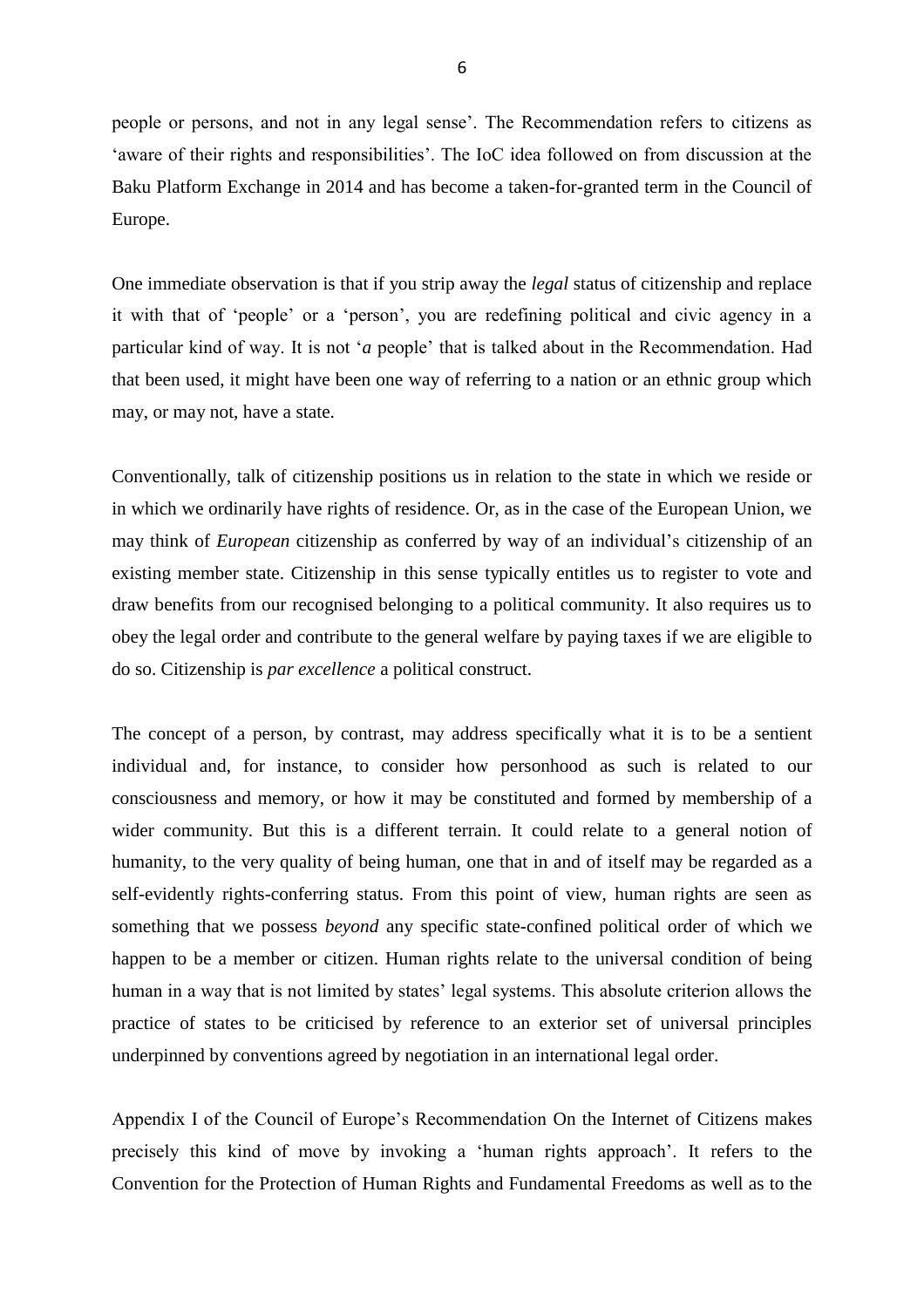Convention for the Protection of Individuals with regard to Automatic Processing of Personal Data; and it also refers to the 2005 UNESCO Convention on the Protection and Promotion of the Diversity of Cultural Expressions. The world of international governance is invoked as offering rights protections in counterpoint to the world of states, although the latter is necessarily presupposed.

It is important to note, therefore, that *both* the idea of Europeans as citizens of particular states *and* that of Europeans as individual bearers of human rights coexist in the Council of Europe's Recommendation. These two conceptions are often in tension because it is one thing for a state to sign up to a principle and quite another to actually uphold it. Realist schools of thought in international relations would hold that states are what matter most in organising our everyday lives – such as determining the scope of our public services, establishing our systems of security, engaging in warfare, ensuring cultural reproduction through education and, of course, policing the boundaries of collective identity. It is because of these everyday functions that so importantly constitute the texture of our world, and because states can and at times do repress their citizens, that a human rights order is so valuable, however perverse its consequences may be thought to be at times.

The Council of Europe evokes the idea of a 'European cultural space' when it proposes that '[a] publicly available and sustainable digital space … be set up at the European level, making use of existing European spaces, portals and platforms, to enable cultural resources and cultural knowledge to be legally shared and accessed without restrictions of time and space'. Aside from the feasibility of setting up such a resource, questions arise as to its various uses and interpretations in a Europe that is experiencing deep cultural contradictions.

The obstacles to constituting a European cultural and communicative space are precisely the questions that are begged. For several decades, the EU's answer has been to use the formula of achieving 'unity in diversity'; relatedly, the CoE talks of 'united in diversity'. Such slogans may work as a commonplace way of surmounting differences in tranquil times but at moments of deep division, they do not. As the European Union presently experiences a backlash to migration, continuing economic crisis, concern in member states about the loyalty of all their citizens, and when the rise of the radical right and various forms of populism are evident in many states, with still unresolved conflict, as for instance between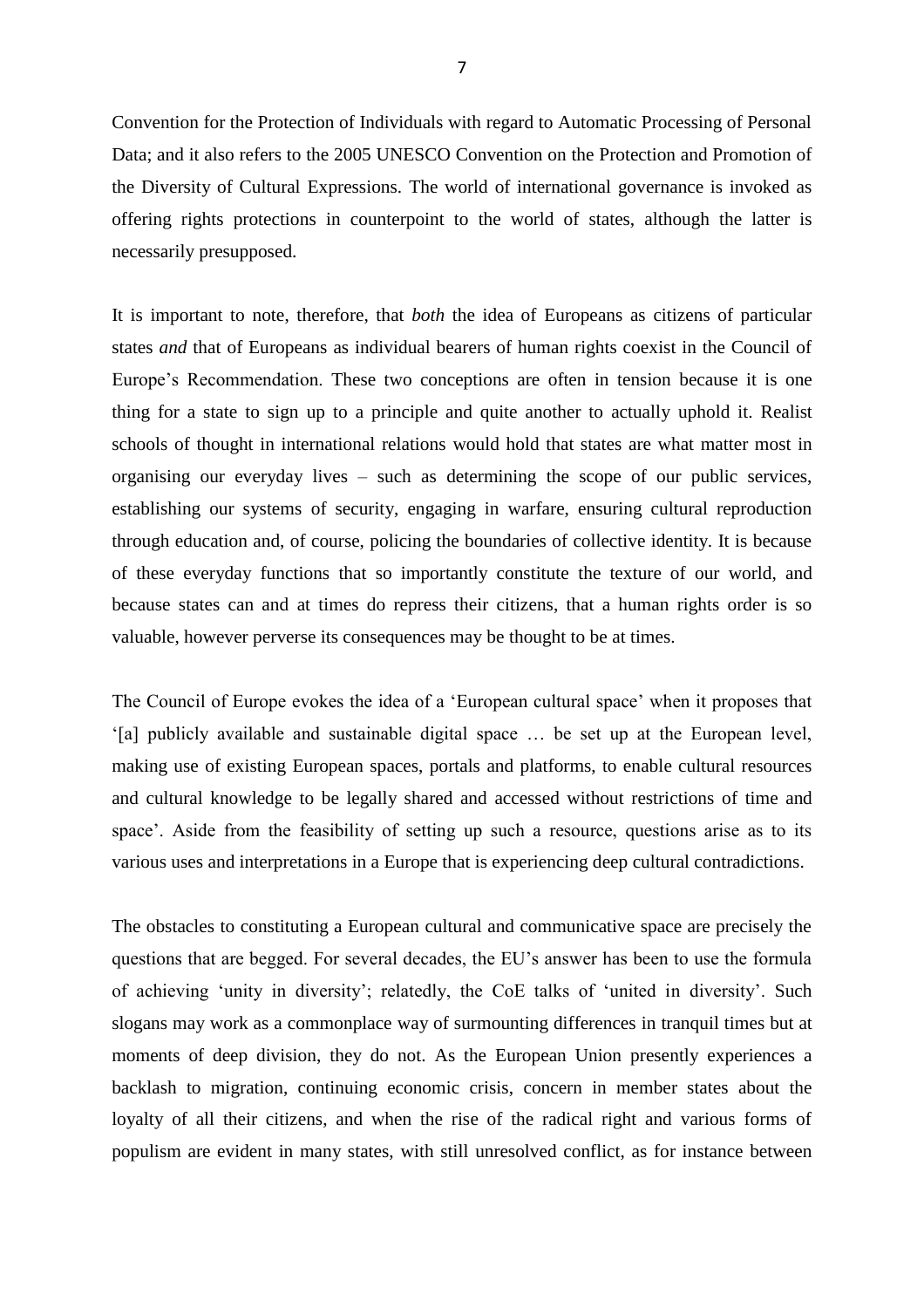Russia and Ukraine, the common space proposed by this model is simultaneously both necessary and highly unlikely.

In the end, it is the role of the Council of Europe's member states that is underlined in making the Resolution work: these diverse polities are asked to 'recognise digital culture as one of the key issues for modern cultural policy making' and to take the Recommendation on board. The radical expansion of scope in the state's government of culture that is involved in this move is striking. It encompasses everything from the consecrated institutions of high culture through so-called legacy media to the creative industries. What is presently untouched by digitisation? Not the streamed film, musical or theatrical performance; not the e-book; not the digitised gallery exhibition. Little would escape the digital in an exhaustive list of present-day cultural forms.

If this is the enlarged object of cultural policy, it has become as unlimited as digital culture itself – and that raises interesting questions about how such a conception of policy-making fits into existing government departments and systems of content regulation. During the the past twenty years, in which the creative economy has become a centre-piece of policy thinking, culture has increasingly been considered by governments everywhere from a predominantly economic point of view.

That is evident from the single most important intervention at the European level in creating conditions for a common digital space – the EU's proposal for a Digital Single Market, a DSM. The emphasis on the *market* is key. But that is not all. It is now largely forgotten that in 2010 the Green Paper drafted by Mario Monti underlined the fundamentally *political* purpose of completing the single market. This strategy was seen as providing a dual response - to nationalism inside the EU and to the challenge of globalization outside it. These rationales remain contemporary points of orientation – even more so, six years later.

In relation to the cultural and communications fields, the digital single market is conceived as creating a single regulatory space for electronic communications, overcoming the fragmentation of consumer legislation, offering a legal framework for online broadcasting and establishing a common framework for copyright clearance and management.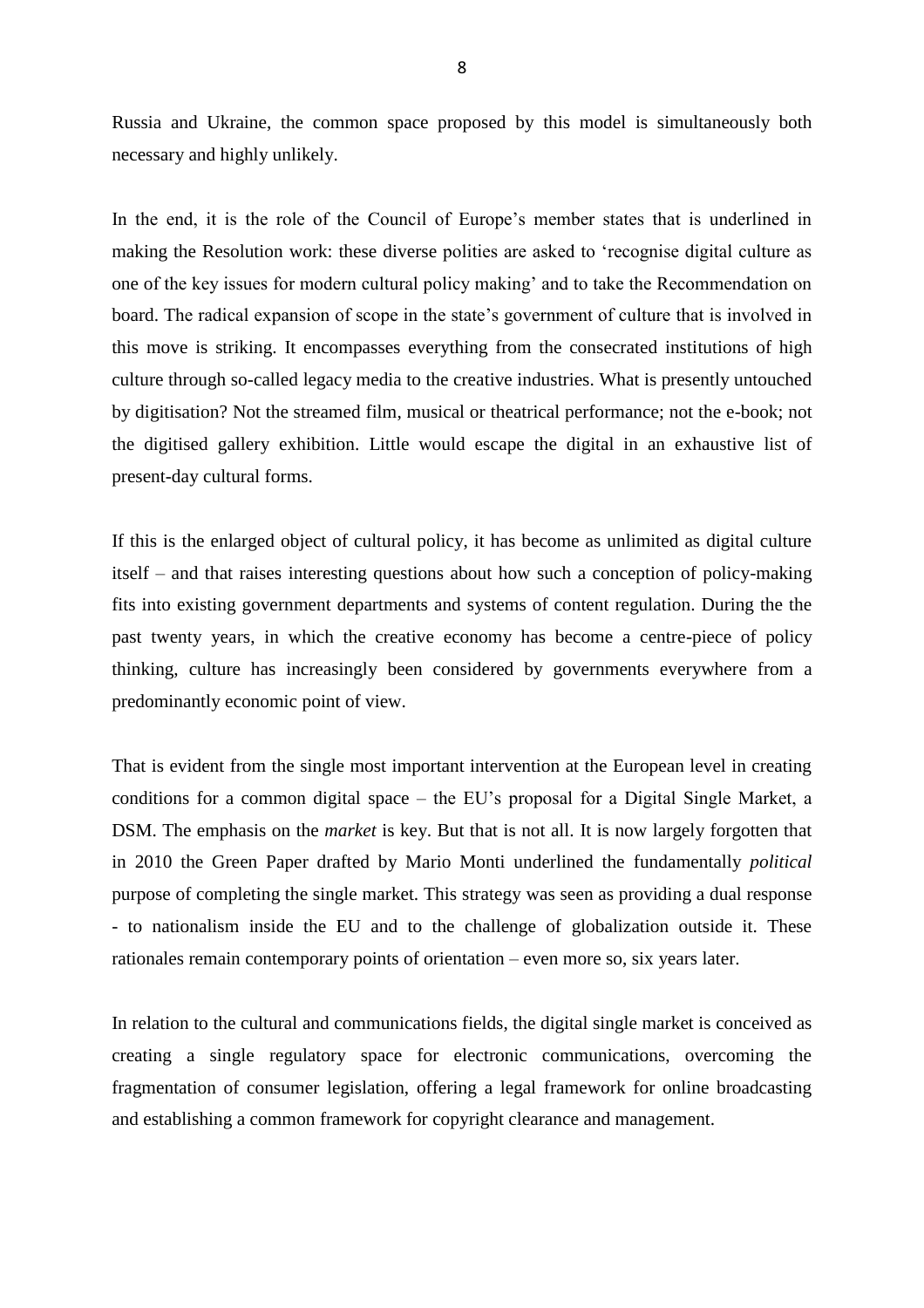In September 2016, the European Commission unveiled its latest proposals for the DSM. It will be interesting to see to what extent these are implemented. There is a wide range of issues to address, which include who should benefit from the cross-border portability of online content, which exceptions should be agreed to copyright rules for educational purposes, who should be remunerated for copyright-protected works, and what should be the scope of the Audiovisual Media Services Directive when it deals with 'TV-like services'.

Although the Digital Single Market is not first and foremost about building the conditions for a common cultural space, the evident difficulty of its construction, and the fact that it is a field in which many powerful economic and political interests are at play, is an important backdrop to any discussion of the CoE's Recommendation. While this does not echo the creative economy thinking that has seized so much attention of late, it still raises some crucial questions.

For instance, the Internet of Citizens proposal reads like a parade of all the virtues. The IoC is premised on the expansion of democracy and the protection of citizens' privacy, the security of their data and the curbing of hate speech. The call is for cultural institutions to be 'modernised' to take account of mass digitisation programmes for libraries, archives and museums, an expensive and complex proposition as current research shows. A shift from consumers to prosumers is proposed and citizens are to be creative; 'multi-literacy' skills are to be generally imparted.

While I applaud the aspiration, is surely essential to consider the feasibility of an IoC. How do such ambitions relate to the political economy of the internet, and in particular, the boundary-policing role of states or the territory-transcending economic strategies of global players such as those grouped under the acronym GAFA: Google, Apple, Facebook and Amazon? The rapid rise of such 'information intermediaries' has created new forms of digital dominance, influence and power.

Is the idea of an Internet of Citizens – the IoC – beginning to take off? A crude empirical test is for anyone to join the IoC Twitter stream: as follower number 1,100 I found myself in very select company. A second test iss to access the IoC Facebook pages. The posts encountered on dipping in hardly represent a new and distinctive Internet of Citizens: there is information about the digitisation of library holdings and 3-D printing reconstructions; a blog on the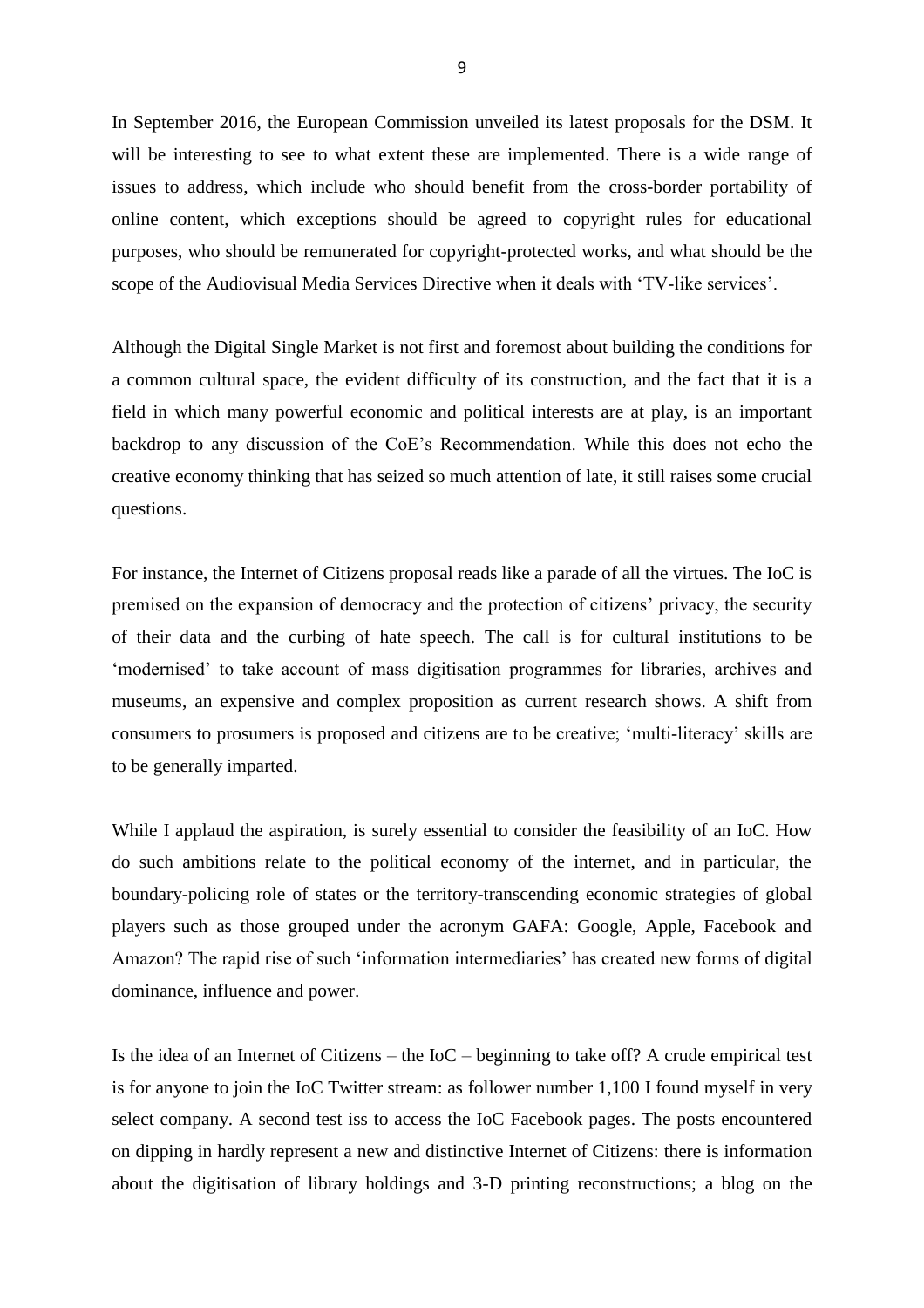novelist Jane Austen's musical collection online, along with the British Library making 300 works of twentieth century literature digitally accessible; news of a film festival in Sarajevo and of Harvard University's digitised Bauhaus collection, and so on. In essence, the wellknown material of digital humanities is being advertised and promoted.

Standing back, this suggests that a new terminological space has opened up but it appears to be filled with familiar material. The challenge, then, is go beyond business as usual – to give the IoC some novel and distinctive content. Without this, it will not be a compelling proposition.

The idea of an 'Internet of Citizens' has been an explicit and self-conscious coinage. It is an alternative to that of an Internet of Things, the IoT. The IoC is described by the Council of Europe as a 'complement' to the IoT that 'promotes the human and cultural dimension of the internet'. The IoT, for its part, encapsulates a techno-utopian vision of 'advanced connectivity between people, things and places', in which intelligent systems will resolve the problems of everyday living and make cities, and eventually doubtless other locations, smart. But is there conceptual complementarity between the IoC and the IoT or rather, can we detect competition? There are good grounds for thinking the latter applies.

First coined as an idea at MIT in 1999, and steadily gathering steam in mainstream media coverage in the early 2000s, by the second half of the last decade, the IoT had become a consecrated term of the UN and the EU. The IoT idea has increasingly trended on Google since 2013. But what it means is not straightforward. The principle of connectivity is one thing but the assured interoperability of devices or the portability of data are quite another. As with all debates about connectivity, equality of access and the sheer affordability of services and products is an issue to be addressed; so too is transparency in pricing and the comparability of what is offered.

At a discursive level, moreover, the Internet of Citizens has to contend with soft versions of the IoT. For instance, one EC-funded project aims to develop a 'citizen-centric' IoT, based on trust, simplification and accessibility. Such initiatives do not seek to displace the IoT concept as such but simply to adjust its scope. If all desired conditions are met by such mollification, the underlying message is that business opportunities will grow. In short, the economy lies behind this idea, however you slice and dice it. Where the market-place is given prime